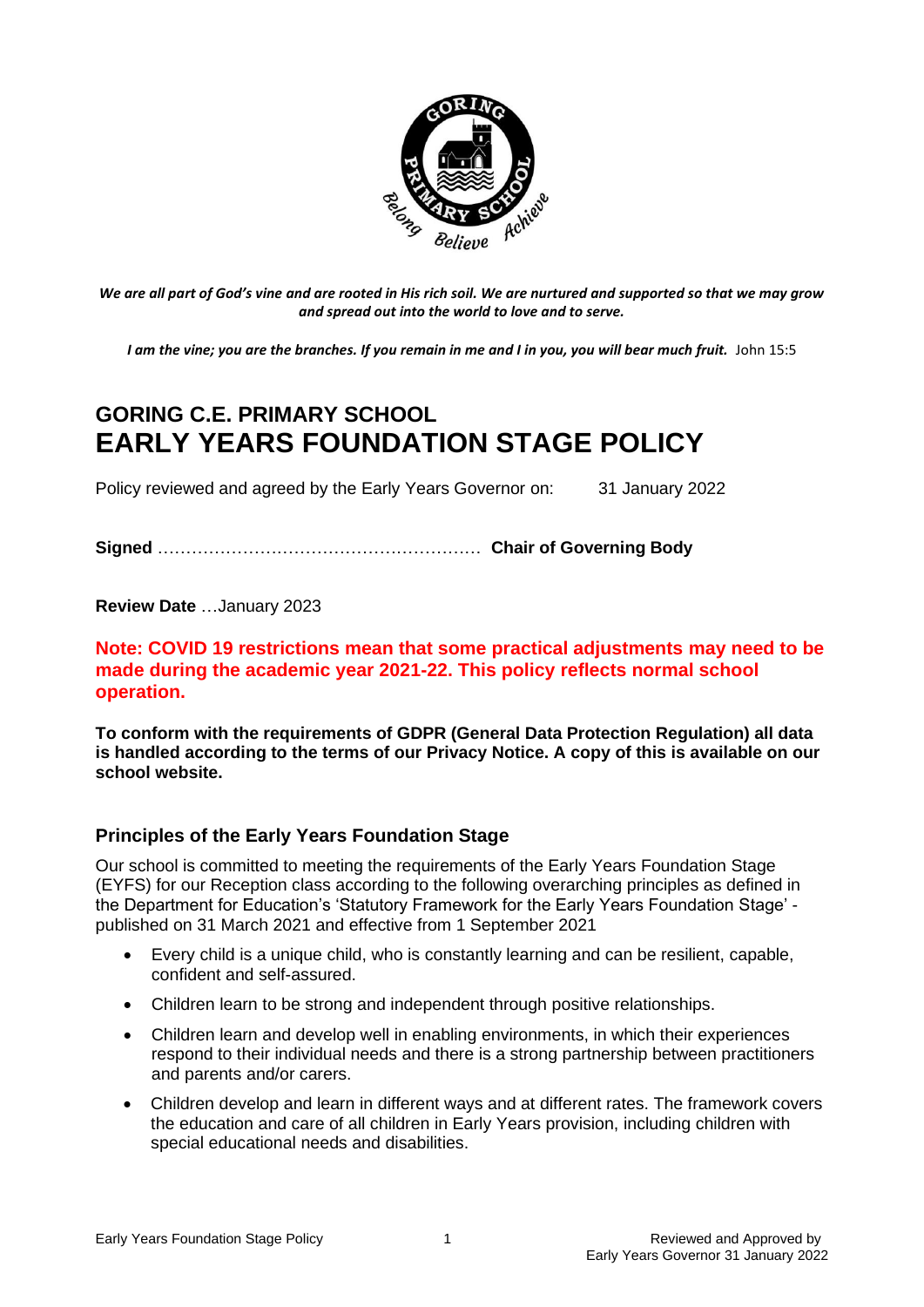# **Learning and development**

The 17 Early Learning Goals (ELG) are grouped as follows:

| <b>Communication and Language</b>                                                  |  |                |                              |
|------------------------------------------------------------------------------------|--|----------------|------------------------------|
| 1 Listening, Attention & Understanding ELG                                         |  | 2 Speaking ELG |                              |
| <b>Personal, Social and Emotional Development</b>                                  |  |                |                              |
| 3 Self-Regulation ELG 4 Managing Self ELG                                          |  |                | 5 Building Relationships ELG |
| <b>Physical Development</b>                                                        |  |                |                              |
| 6 Gross Motor Skills ELG 7 Fine Motor Skills ELG                                   |  |                |                              |
| Literacy                                                                           |  |                |                              |
| 8 Comprehension ELG 9 Word Reading ELG                                             |  | 10 Writing ELG |                              |
| <b>Mathematics</b>                                                                 |  |                |                              |
| 11 Number ELG<br><b>12 Numerical Patterns ELG</b>                                  |  |                |                              |
| <b>Understanding the World</b>                                                     |  |                |                              |
| 13 Past & Present ELG 14 People Culture & Communities ELG 15 The Natural World ELG |  |                |                              |
| <b>Expressive Arts and Design</b>                                                  |  |                |                              |
| 16 Creating with Materials ELG<br>17 Being Imaginative & Expressive ELG            |  |                |                              |

As set out in Ofsted's School Inspection Handbook, a priority is ensuring that 'outcomes are **consistent across areas of learning**, particularly in the areas of English and Mathematics'.

At Goring C.E. Primary School our Foundation Stage staff consider the individual needs, interests, and stage of development of each child and, through **observation**, **planning** and **assessment**, use this information to provide a challenging and enjoyable experience for each child in all of the areas of learning and development. Assessment takes the form of recorded observations made by the Reception teacher and the teaching assistants, as well as other staff as appropriate (eg, the Forest School leader), and begins with the Baseline Assessment in September. Feedback from parents is crucial (eg, input into their child's 'Learning Journey', such as recording achievements made at home). Parents are given the opportunity to meet with the Foundation Stage teacher in the first and third terms (based on a six-term year), and at the end of the Foundation Stage (term 6), a detailed report summarising the child's achievement of the early learning goals is provided to parents:

The EYFS profile summarises and describes children's attainment at the end of the EYFS. It gives:

- − the child's attainment in relation to the 17 early learning goal (ELG) descriptors
- − a short narrative describing the child's characteristics of effective learning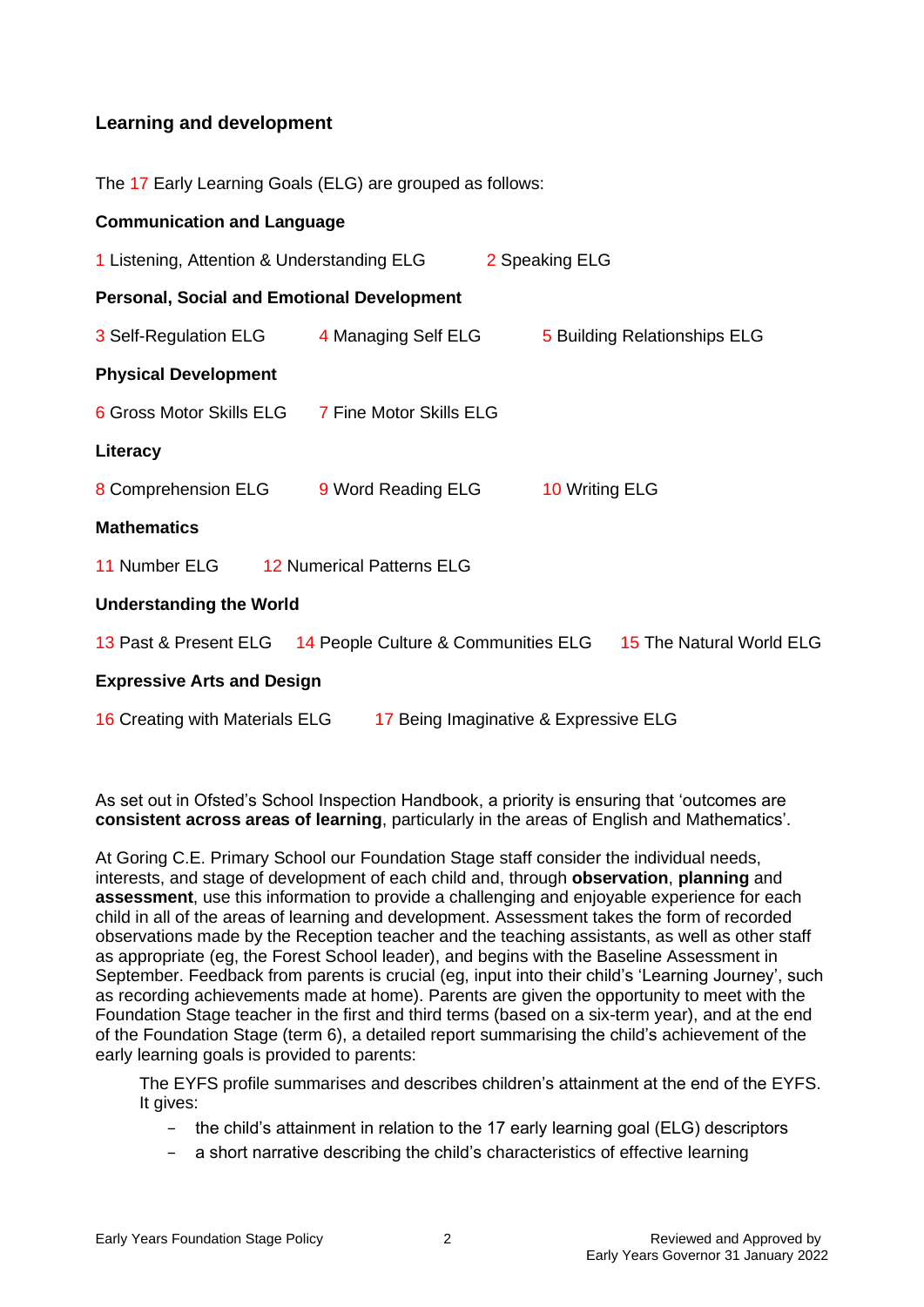Practitioners' assessments are primarily based on observing a child's daily activities and events. In particular, practitioners should note the learning which a child demonstrates spontaneously, independently and consistently in a range of contexts.

Accurate assessment takes into account a range of perspectives. This should include those of the child, parents and other adults who have significant interactions with the child.

(DfE Early Years Foundation Stage Profile: 2022 Handbook)

We consider detailed planning crucial to making learning effective, exciting, varied and progressive, and aim to provide a broad and balanced curriculum that enables each child to develop to their full potential personally, socially, emotionally, spiritually, physically, creatively and intellectually. The Foundation Stage team tailor weekly planning according to the learning needs, interests and development of the children, and this is always informed by observations. As such, planning does not follow a rigid structure, yet keeps the prime and specific areas of development set out in the EYFS at its core.

# **Learning through play**

The Reception class benefits from an extensive and varied range of resources, and the classroom is divided into distinct areas to reflect the EYFS characteristics of learning (Playing and Exploring, Active Learning and Creating and Thinking Critically). In addition, there is a discrete outside play area where learning in the classroom environment can be extended and developed. It is through this safe yet stimulating learning environment that children are encouraged to explore and investigate, and to become both independent and social learners through child-initiated and adult-led activities.

# **Induction, school-readiness and transition**

A happy and seamless settling-in process for children starting school is a priority for the Foundation Stage staff. Towards the end of the summer term prior to starting school the children are invited to attend two 'taster' sessions—one morning and one afternoon—during which they meet the staff and become familiar with the Reception environment. In addition, there is a 'new parents' evening' during which parents meet the headteacher and Foundation Stage staff and can spend time in the Reception classroom. Parents are also provided with practical information at this meeting, such as school routines and uniform requirements, and are offered the opportunity for a home visit in the summer term before their child starts school by the Foundation Stage teacher and a teaching assistant (see the Home Visits Policy).

Parents are given the option to send their children mornings only for the first two weeks of term should they so wish. See the school's Admissions Policy for details on deferring admission for summer-born children.

The transition from Reception to Key Stage 1 is made in a number of ways:

- The children are encouraged at an early stage to develop their independence (eg, dressing and undressing for PE) and learn the importance of following instructions, lining up quietly, etc).
- The Reception class attends whole-school events such as assemblies and church services within the first term. The children are introduced to the school's Christian ethos from the start and are encouraged to participate in collective worship.
- The EYFS profile completed at the end of the Foundation Stage is passed on to the Year 1 teacher. Information shared between the Reception and Year 1 teachers about each child's stage of development and learning needs assists with the planning of activities in Year 1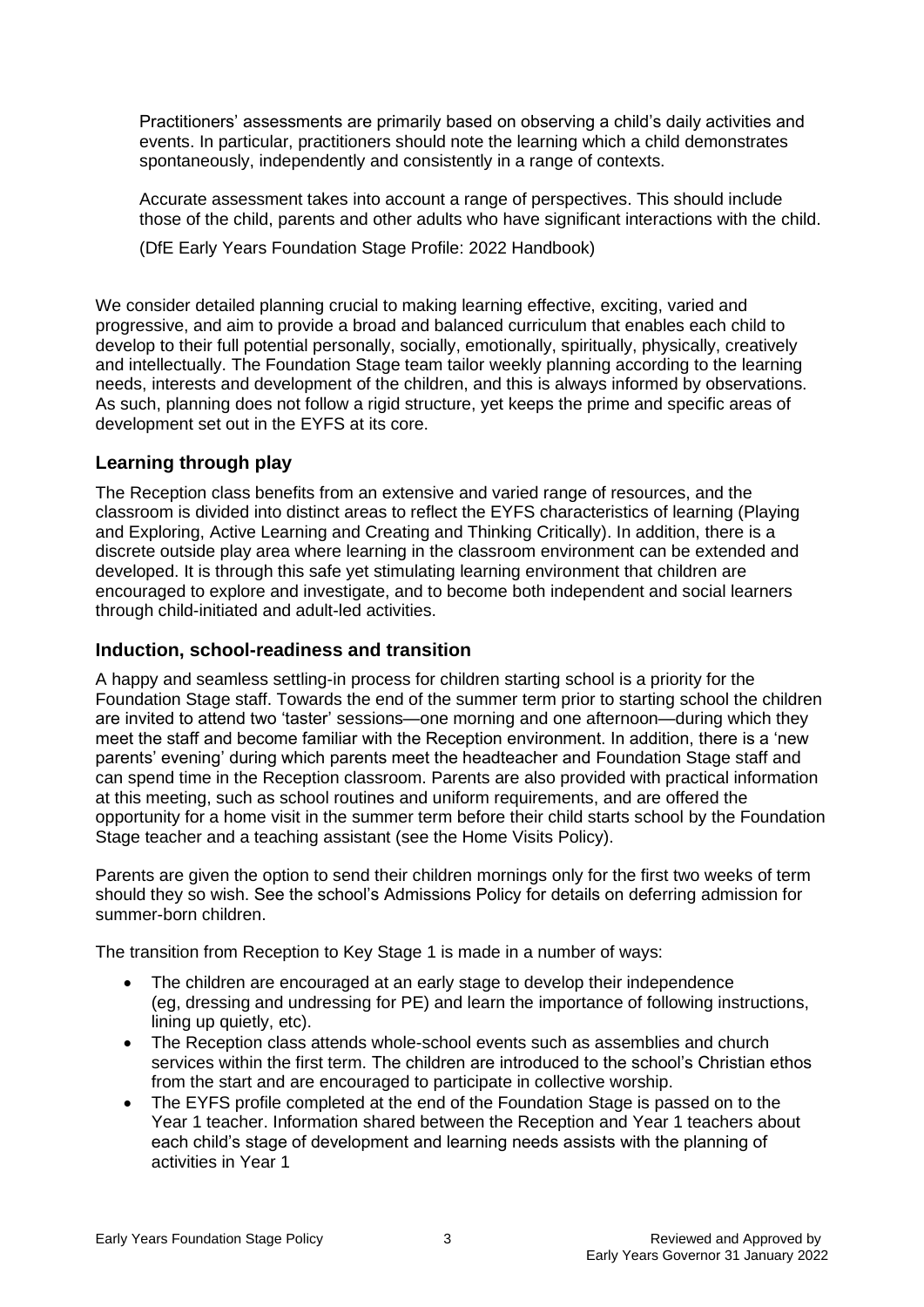• Towards the end of the summer term the Reception class meet their Year 1 teacher and spend time in their new classroom.

# **Safeguarding and welfare**

Goring C.E. Primary School takes all necessary steps to ensure that its pupils are safe and well through a range of measures implemented by staff and the governing body, such as safeguarding children; ensuring the suitability of adults who have contact with them (eg, ensuring that DBS checks are carried out where appropriate); promoting good health (eg, the daily provision of milk and fruit) and mental wellbeing; managing behaviour; and maintaining records, policies and procedures. See the following policies for details about specific procedures and requirements:

- Communication Policy
- Health and Safety Policy
- Mental Health and Wellbeing Policy
- Personal, Social, Health and Economic Education Policy
- Safeguarding
- Volunteers Policy

Where personal or 'intimate' care is required (eg, helping with dressing or undressing, assisting a child in going to the toilet, or changing a child's underwear), our Reception staff approach this from the perspective of maintaining the child's right to dignity and privacy, and in promoting good practice in personal hygiene and developing the child's independence.

#### **Key person**

The EYFS statutory framework requires that each child is assigned a key person whose role is to 'help ensure that every child's care is tailored to meet their individual needs, to help the child become familiar with the setting, offer a settled relationship for the child and build a relationship with their parents'. The Reception teacher fulfils the key person role.

# **Staff/child ratios**

The Reception class is subject to infant class size legislation, which limits the number of pupils per teacher to 30. In addition, it is a statutory requirement for Early Years providers to have at least one member of staff for every 13 children, so a Reception class of 30 also has two full-time teaching assistants.

#### **Inclusion and equal opportunities**

As with Key Stage 1 and 2 children, Foundation Stage children with special educational needs will be supported as appropriate to enable them to access the curriculum fully. Please refer to the Special Educational Needs and Disabilities Policy for further details.

In line with the school's Equality and Accessibility Policy, we are committed to providing all children with equal access to all aspects of school life, regardless of ethnicity, culture, religion, home language, family background, learning difficulties, disabilities, gender or ability.

# **The Prevent Duty and the promotion of fundamental British values**

In order for schools to fulfil the Prevent duty (protecting the radicalisation of children), it is essential that staff are able to identify children who may be vulnerable to radicalisation, and to know what to do when they are identified. A key element of this strategy is the promotion of British values. The chart below provides examples of how this strategy can be incorporated into the Foundation Stage. See also the 'Promoting British Values' document on the policies page of the school website.